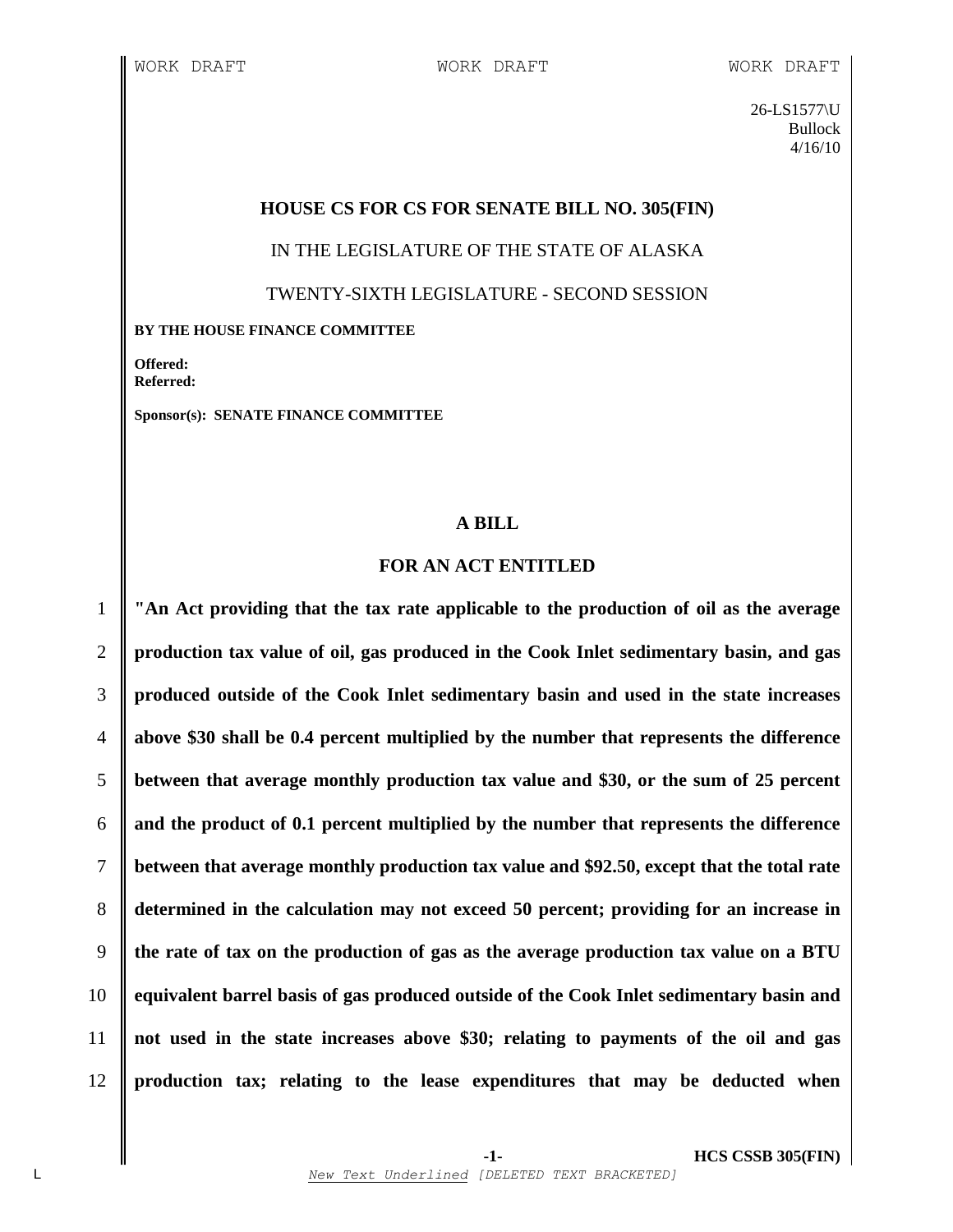**determining production tax value; relating to availability of a portion of the money received from the tax on oil and gas production for appropriation to the community revenue sharing fund; relating to the allocation of lease expenditures and adjustments to lease expenditures; and providing for an effective date."**

# 5 **BE IT ENACTED BY THE LEGISLATURE OF THE STATE OF ALASKA:**

6 **\* Section 1.** AS 29.60.850(b) is amended to read:

7 (b) Each fiscal year, the legislature may appropriate to the community revenue 8 shartless shartless shartless and an amount equal to 20 percent of the money received by the state during 9 the previous calendar year under AS 43.55.011(g) **and (p)**. The amount may not 10 exceed

11 (1) \$60,000,000; or

12 (2) the amount that, when added to the fund balance on June 30 of the 13 | previous fiscal year, equals \$180,000,000.

14 **\*** Sec. 2. AS 43.55.011(e) is amended to read:

15 (e) There is levied on the producer of oil or gas a tax for all oil and gas 16 produced each calendar year from each lease or property in the state, less any oil and 17 gas the ownership or right to which is exempt from taxation or constitutes a 18 | landowner's royalty interest. Except as otherwise provided under  $(f)$ ,  $(i)$ ,  $(k)$ , and  $(o)$  of  $19 \parallel$  this section, the tax is equal to the sum of

20  $\parallel$  (1) the annual production tax value of the taxable oil and gas as 21 calculated under AS  $43.55.160(a)(1)$  multiplied by 25 percent; and

22 (2) the sum, over all months of the calendar year, of the tax amounts 23 determined under

# 24 **(A) subsection** (g) of this section**; and** 25 **(B) subsection (p) of this section**.

26 **\*** Sec. 3. AS 43.55.011(g) is amended to read:

27 (g) For each month of the calendar year for which the producer's average 28 monthly production tax value under **AS 43.55.160(a)(2)(A) - (E) of a** 29  $\parallel$  [AS 43.55.160(a)(2) PER] BTU equivalent barrel of [THE] taxable oil and gas is more

**HCS CSSB 305(FIN) -2-**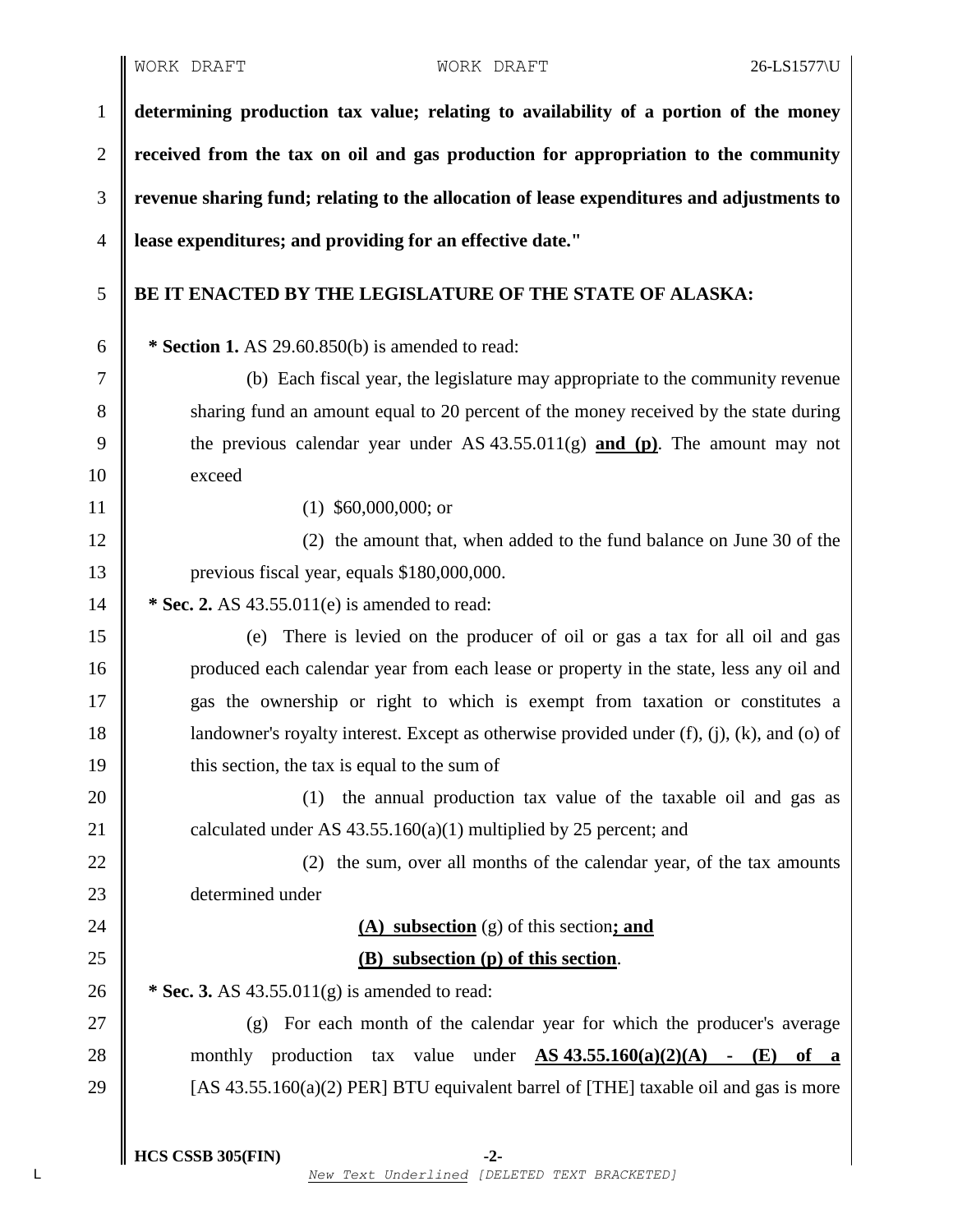1 than \$30, the amount of tax for purposes of  $(e)(2)(A)$   $[(e)(2)]$  of this section is 2 determined by multiplying the monthly production tax value of the taxable oil [AND GAS] produced during the month**, gas produced during the month from a lease or property in the Cook Inlet sedimentary basin, and gas produced during the month from a lease or property outside the Cook Inlet sedimentary basin and used in the state** by the tax rate calculated as follows:

 (1) if the producer's average monthly production tax value **under AS 43.55.160(a)(2)(A) - (E) of a** [PER] BTU equivalent barrel of [THE] taxable oil  $\parallel$  and gas for the month is not more than \$92.50, the tax rate is 0.4 percent multiplied by the number that represents the difference between **the producer's** [THAT] average 11 monthly production tax value **under** AS  $43.55.160(a)(2)(A)$  **·** (E) of a [PER] BTU **equivalent barrel of taxable oil and gas** and \$30; [OR]

 (2) if the producer's average monthly production tax value **under AS 43.55.160(a)(2)(A) - (E) of a** [PER] BTU equivalent barrel of [THE] taxable oil 15 and gas for the month is more than \$92.50, the tax rate is the sum of 25 percent and 16 the product of 0.1 percent multiplied by the number that represents the difference between the **producer's** average monthly production tax value **under AS 43.55.160(a)(2)(A) - (E) of a** [PER] BTU equivalent barrel **of taxable oil and gas** 19 and \$92.50, except that the sum determined under this paragraph may not exceed 50 percent**;**

 **(3) for purposes of this subsection, the average monthly** 22 **production tax value under AS** 43.55.160(a)(2)(A)  $\cdot$  (E) of a BTU equivalent **barrel of taxable oil and gas is calculated by**

 **(A) adding all of the monthly production tax values determined under AS 43.55.160(a)(2)(A) - (E); and**

 **(B) dividing the sum calculated under (A) of this paragraph by the total amount, in BTU equivalent barrels, of**

**(i) taxable oil produced by the producer during the**

**month;**

 **(ii) taxable gas produced by the producer during the month from a lease or property in the Cook Inlet sedimentary**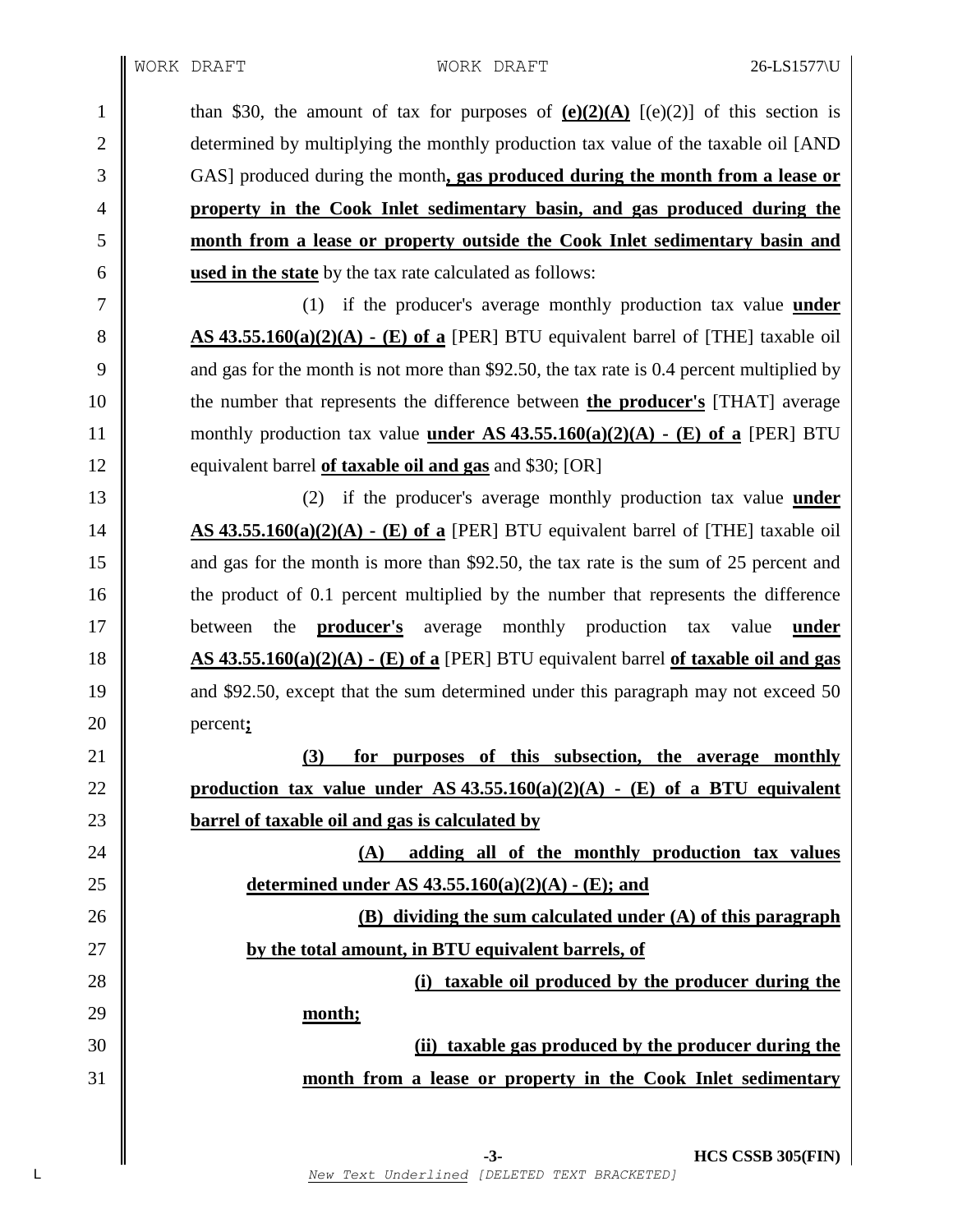1 **basin; and**

# 2 **(iii) taxable gas produced by the producer during** 3 **the month from a lease or property outside the Cook Inlet** 4 **sedimentary basin and used in the state**.

5 **\*** Sec. 4. AS 43.55.011 is amended by adding a new subsection to read:

6 (p) For each month of the calendar year for which the producer's average 7 monthly production tax value under AS  $43.55.160(a)(2)(F)$  and (G) of a BTU 8 equivalent barrel of taxable gas is more than \$30, the amount of tax on the production 9 of gas for purposes of  $(e)(2)(B)$  of this section is determined by multiplying the 10 monthly production tax value of the taxable gas produced during the month other than 11 gas produced from a lease or property in the Cook Inlet sedimentary basin or gas 12 produced outside the Cook Inlet sedimentary basin and used in the state by the tax rate 13 | calculated as follows:

14 || (1) if the producer's average monthly production tax value under 15  $\parallel$  AS 43.55.160(a)(2)(F) and (G) of a BTU equivalent barrel of taxable gas for the 16 month is not more than \$92.50, the tax rate is 0.4 percent multiplied by the number 17 **that represents the difference between the producer's average monthly production tax** 18 value under AS  $43.55.160(a)(2)(F)$  and (G) of a BTU equivalent barrel of gas and \$30;

19 (2) if the producer's average monthly production tax value under 20  $\parallel$  AS 43.55.160(a)(2)(F) and (G) of a BTU equivalent barrel of taxable gas for the 21 month is more than \$92.50, the tax rate is the sum of 25 percent and the product of 0.1 22 **percent multiplied by the number that represents the difference between the producer's** 23 average monthly production tax value under AS  $43.55.160(a)(2)(F)$  and (G) of a BTU 24 equivalent barrel of gas and \$92.50, except that the sum determined under this 25 **paragraph may not exceed 50 percent;** 

26 (3) for purposes of this subsection, the average monthly production tax 27  $\parallel$  value under AS 43.55.160(a)(2)(F) and (G) of a BTU equivalent barrel of taxable gas 28 is calculated by

29 (A) adding the monthly production tax value determined under  $30 \parallel$  AS 43.55.160(a)(2)(F) to the monthly production tax value determined under 31 AS 43.55.160(a)(2)(G); and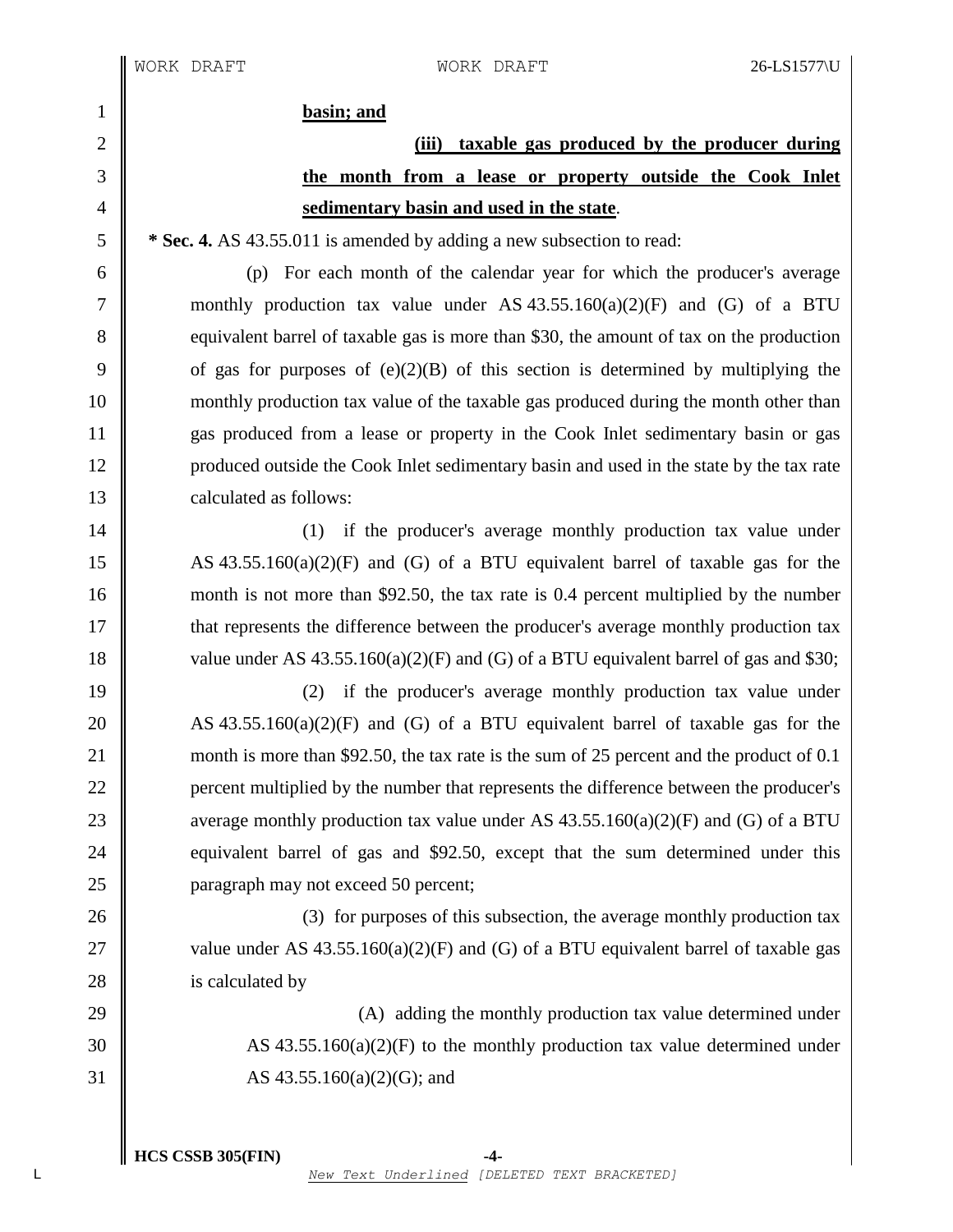1 (B) dividing the sum calculated under (A) of this paragraph by 2  $\parallel$  the total amount, in BTU equivalent barrels, of the taxable gas produced by the 3 producer during the month, other than gas produced from a lease or property in 4 the Cook Inlet sedimentary basin or gas produced outside the Cook Inlet 5 sedimentary basin and used in the state.  $\begin{bmatrix} 6 \end{bmatrix}$  \* **Sec. 5.** AS 43.55.020(a) is repealed and reenacted to read: 7 (a) For a calendar year, a producer subject to tax under AS  $43.55.011(e) - (i)$ 8 and (p) shall pay the tax as follows: 9 (1) an installment payment of the estimated tax levied by 10 AS 43.55.011(e), net of any tax credits applied as allowed by law, is due for each 11 month of the calendar year on the last day of the following month; except as otherwise 12 provided under (2) of this subsection, the amount of the installment payment is the 13 || sum of the following amounts in  $(A) - (C)$  of this paragraph, less 1/12 of the tax 14 credits that are allowed by law to be applied against the tax levied by AS  $43.55.011(e)$ 15 for the calendar year, but the amount of the installment payment may not be less than  $16 \parallel$  zero: 17 || (A) the monthly production tax value for the month calculated 18 under AS  $43.55.160(a)(2)(B)$  multiplied by the sum of 25 percent and the tax 19 Tate calculated for the month under AS  $43.55.011(g)$ , added to the monthly 20 production tax value for the month calculated under AS  $43.55.160(a)(2)(G)$ 21 || multiplied by the sum of 25 percent and the tax rate calculated for the month 22 || under AS 43.55.011(p); 23  $\parallel$  (B) the greater of 24 (i) zero percent, one percent, two percent, three percent, 25  $\parallel$  or four percent, as applicable under AS 43.55.011(f), of the gross value 26 at the point of production of the oil and gas produced during the month 27 || from all leases or properties in the state that include land north of 68 28 **degrees** North latitude, other than oil and gas subject to 29  $\parallel$  AS 43.55.011(i) and gas subject to AS 43.55.011(o); or 30 (ii) the monthly production tax value for the month 31 calculated under AS  $43.55.160(a)(2)(A)$  multiplied by the sum of 25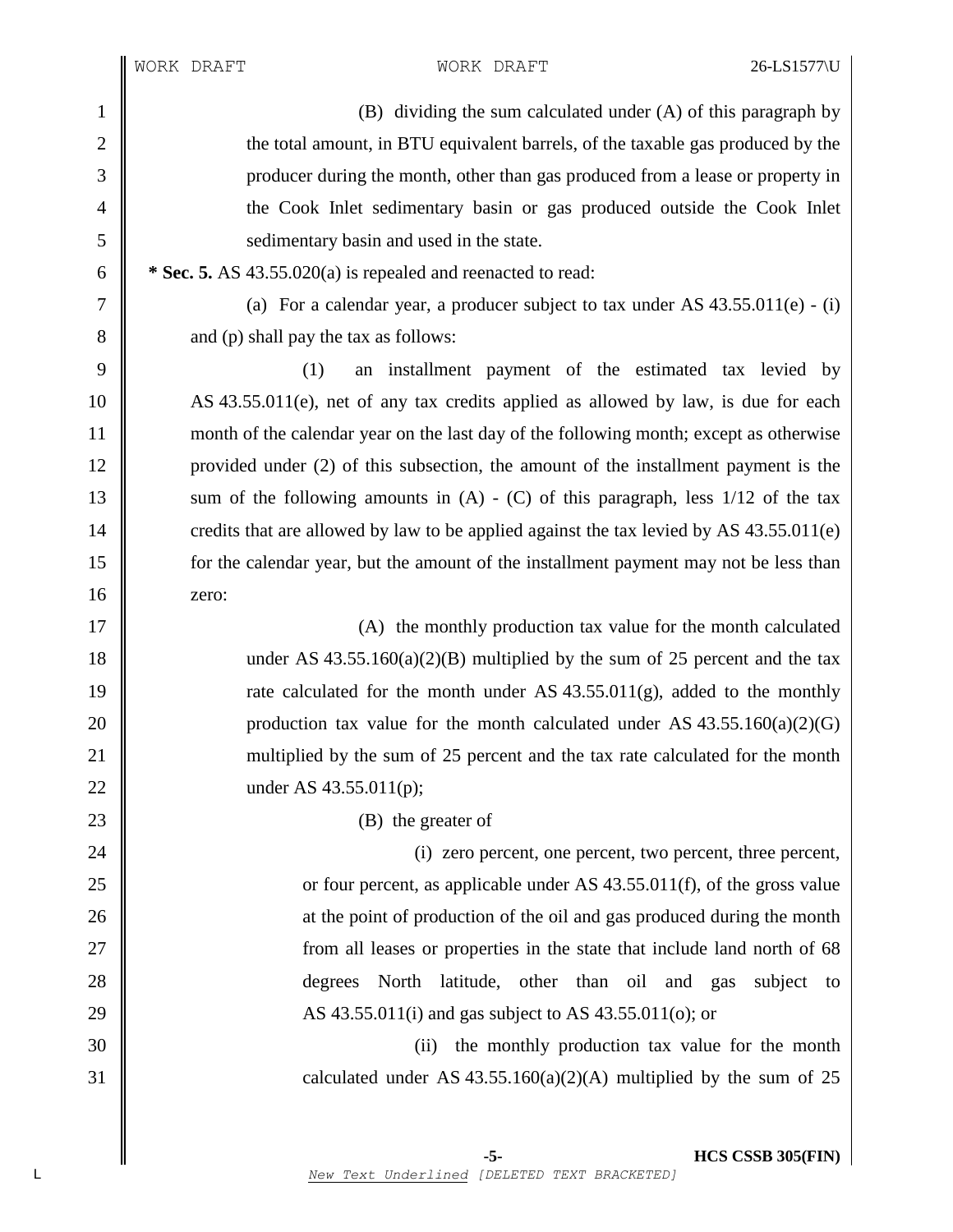1 percent and the tax rate calculated for the month under 2  $\parallel$  AS 43.55.011(g), added to the monthly production tax value for the  $3 \parallel$  month calculated under AS 43.55.160(a)(2)(F) multiplied by the sum of 4 25 percent and the tax rate calculated for the month under 5 AS 43.55.011(p); and

6 (C) for each lease or property, for gas subject to  $7 \parallel$  AS 43.55.011(j), oil subject to AS 43.55.011(k), and gas subject to 8 AS 43.55.011(o), the monthly production tax value for the month calculated 9 under AS  $43.55.160(a)(2)(C)$ , (D), or (E), as applicable, multiplied by the sum 10  $\parallel$  of 25 percent and the tax rate calculated for the month under AS 43.55.011(g);

11  $\parallel$  (2) an amount calculated under (1)(C) of this subsection for oil or gas 12 produced from a particular lease or property may not exceed the product obtained by 13 carrying out the calculation set out in AS  $43.55.011(i)(1)$  or (2) or  $43.55.011(o)$ , as 14 applicable for gas, or set out in AS  $43.55.011(k)(1)$  or (2), as applicable for oil, but 15 Substituting in AS 43.55.011(j)(1)(A) or (2)(A) or 43.55.011(o), as applicable, the 16 **amount** of taxable gas produced during the month for the amount of taxable gas 17 produced during the calendar year and substituting in AS  $43.55.011(k)(1)(A)$  or 18  $\parallel$  (2)(A), as applicable, the amount of taxable oil produced during the month for the 19 **amount of taxable oil produced during the calendar year**;

20 || (3) an installment payment of the estimated tax levied by 21 AS 43.55.011(i) for each lease or property is due for each month of the calendar year 22 on the last day of the following month; the amount of the installment payment is the  $23 \parallel$  sum of

24 (A) the applicable tax rate for oil provided under 25  $\parallel$  AS 43.55.011(i), multiplied by the gross value at the point of production of the 26 oil taxable under AS 43.55.011(i) and produced from the lease or property 27 || during the month; and

28 (B) the applicable tax rate for gas provided under  $\parallel$  AS 43.55.011(i), multiplied by the gross value at the point of production of the gas taxable under AS 43.55.011(i) and produced from the lease or property during the month;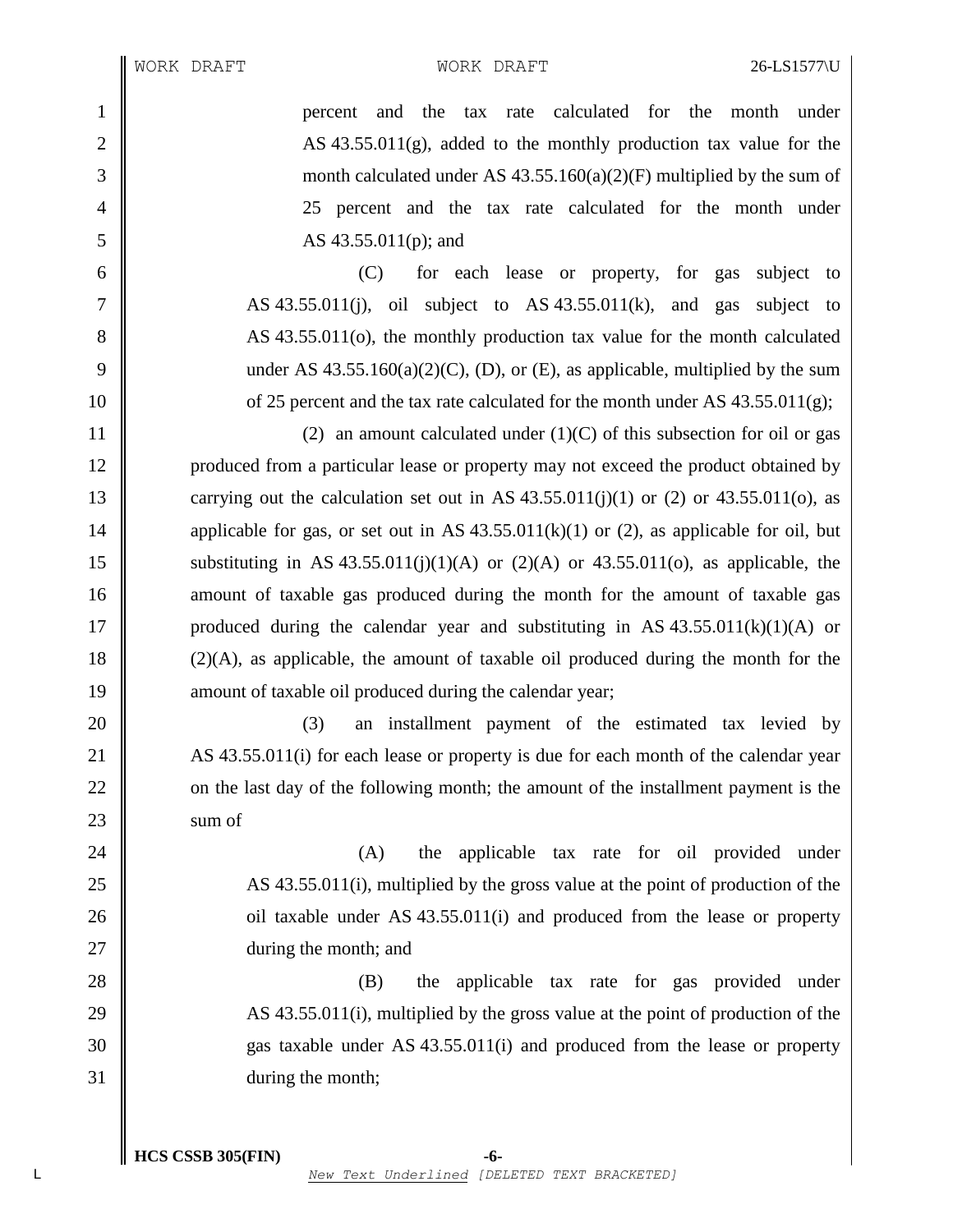1 (4) any amount of tax levied by AS 43.55.011(e) or (i), net of any 2 credits applied as allowed by law, that exceeds the total of the amounts due as 3 installment payments of estimated tax is due on March 31 of the year following the 4 **calendar year of production.** 

5 **\* Sec. 6.** AS 43.55.020(d) is amended to read:

 (d) In making settlement with the royalty owner for oil and gas that is taxable under AS 43.55.011, the producer may deduct the amount of the tax paid on taxable 8 The solution of state royalty oil and gas, or may deduct taxable royalty oil or gas equivalent in value at the time the tax becomes due to the amount of the tax paid. If the total deductions of installment payments of estimated tax for a calendar year exceed the actual tax for that calendar year, the producer shall, before April 1 of the following year, refund the 12 excess to the royalty owner. Unless otherwise agreed between the producer and the royalty owner, the amount of the tax paid under AS 43.55.011(e) - (g) **and (p)** on **taxable royalty oil and gas for a calendar year, other than oil and gas the ownership or**  right to which constitutes a landowner's royalty interest, is considered to be the gross 16 value at the point of production of the taxable royalty oil and gas produced during the  $17 \parallel$  calendar year multiplied by a figure that is a quotient, in which

18 (1) the numerator is the producer's total tax liability under 19 AS 43.55.011(e) - (g) **and (p)** for the calendar year of production; and

20 (2) the denominator is the total gross value at the point of production 21  $\parallel$  of the oil and gas taxable under AS 43.55.011(e) - (g) **and (p)** produced by the 22 | producer from all leases and properties in the state during the calendar year.

23 **\*** Sec. 7. AS 43.55.160(a) is amended to read:

24  $\parallel$  (a) Except as provided in (b) of this section, for the purposes of

25 (1) AS 43.55.011(e), the annual production tax value of the taxable

26 (A) oil [AND GAS] produced during a calendar year from 27 leases or properties in the state that include land north of 68 degrees North 28 all 28 latitude is the gross value at the point of production of the oil [AND GAS] 29  $\parallel$  taxable under AS 43.55.011(e) and produced by the producer from those leases 30 or properties, less the producer's lease expenditures under AS 43.55.165 for the 31 calendar year applicable to the oil [AND GAS] produced by the producer from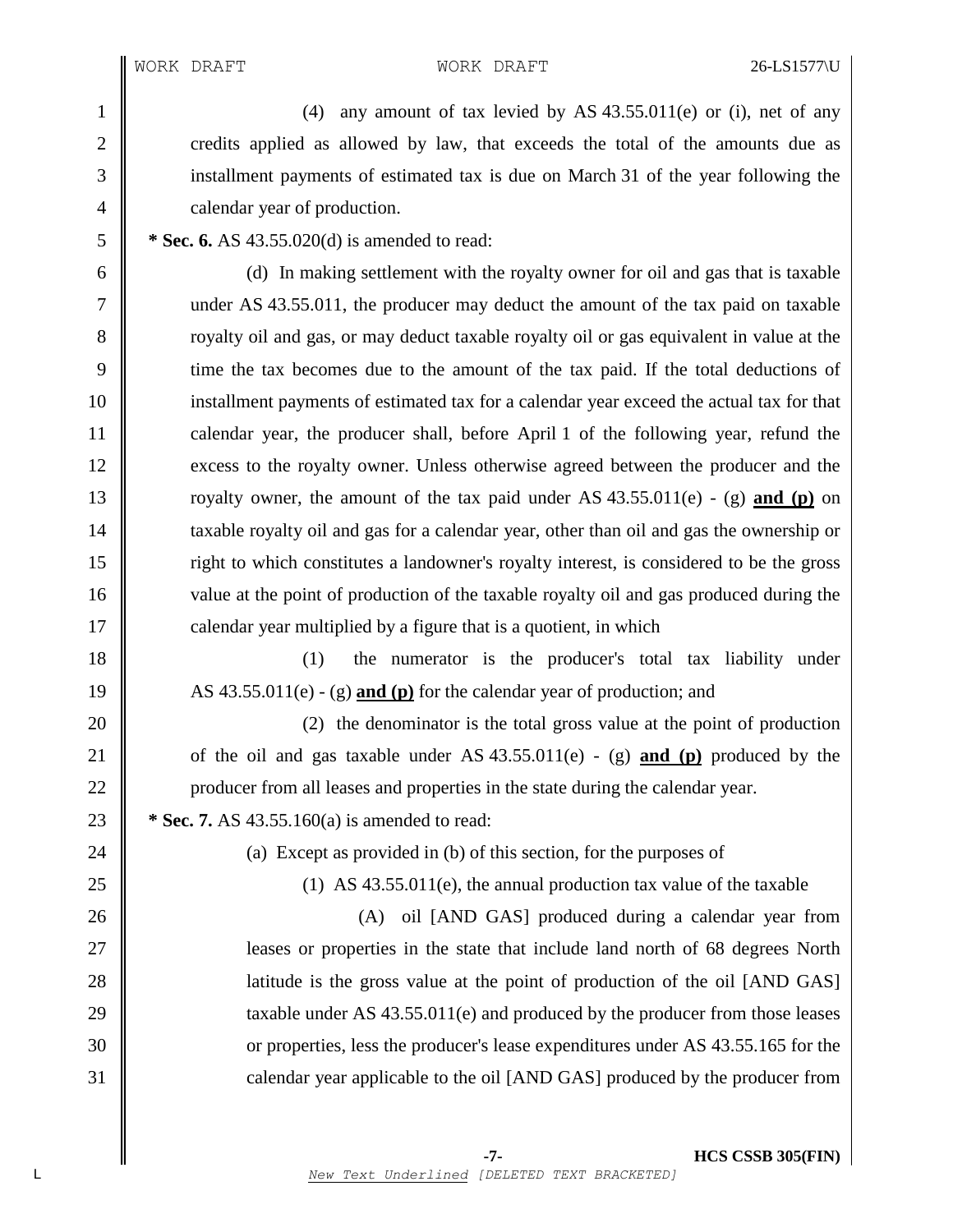those leases or properties, **and the portion allocated under (g) of this section of the producer's lease expenditures under AS 43.55.165 for the calendar year incurred to explore land that is not a lease or property, or to explore or develop a lease or property before commencement of commercial production of oil or gas from the lease or property, if that land or any part of the lease or property is located north of 68 degrees North latitude,** as 7 || adjusted under AS 43.55.170; [THIS SUBPARAGRAPH DOES NOT APPLY 8 || TO GAS SUBJECT TO AS  $43.55.011(0)$ ; (B) oil [AND GAS] produced during a calendar year from leases or properties in the state outside the Cook Inlet sedimentary basin, no **part of which is north of 68 degrees North latitude, is the gross value at the** 12 point of production of the oil [AND GAS] taxable under AS 43.55.011(e) and produced by the producer from those leases or properties, less the producer's **||** lease expenditures under AS 43.55.165 for the calendar year applicable to the oil [AND GAS] produced by the producer from those leases or properties, **and the portion allocated under (g) of this section of the producer's lease expenditures under AS 43.55.165 for the calendar year incurred to explore land that is not a lease or property, or to explore or develop a lease or property before commencement of commercial production of oil or gas from the lease or property, if that land, lease, or property is located outside the Cook Inlet sedimentary basin, and the land and all parts of the lease or property are not north of 68 degrees North latitude,** as adjusted 23 under AS 43.55.170; [THIS SUBPARAGRAPH DOES NOT APPLY TO 24 | GAS SUBJECT TO AS 43.55.011(0); (C) oil produced during a calendar year from a lease or 26 property in the Cook Inlet sedimentary basin is the gross value at the point of 27 | production of the oil taxable under AS 43.55.011(e) and produced by the **producer from that lease or property, less the producer's lease expenditures** 29 under AS 43.55.165 for the calendar year applicable to the oil produced by the

**this section of the producer's lease expenditures under AS 43.55.165 for**

producer from that lease or property, **and the portion allocated under (g) of**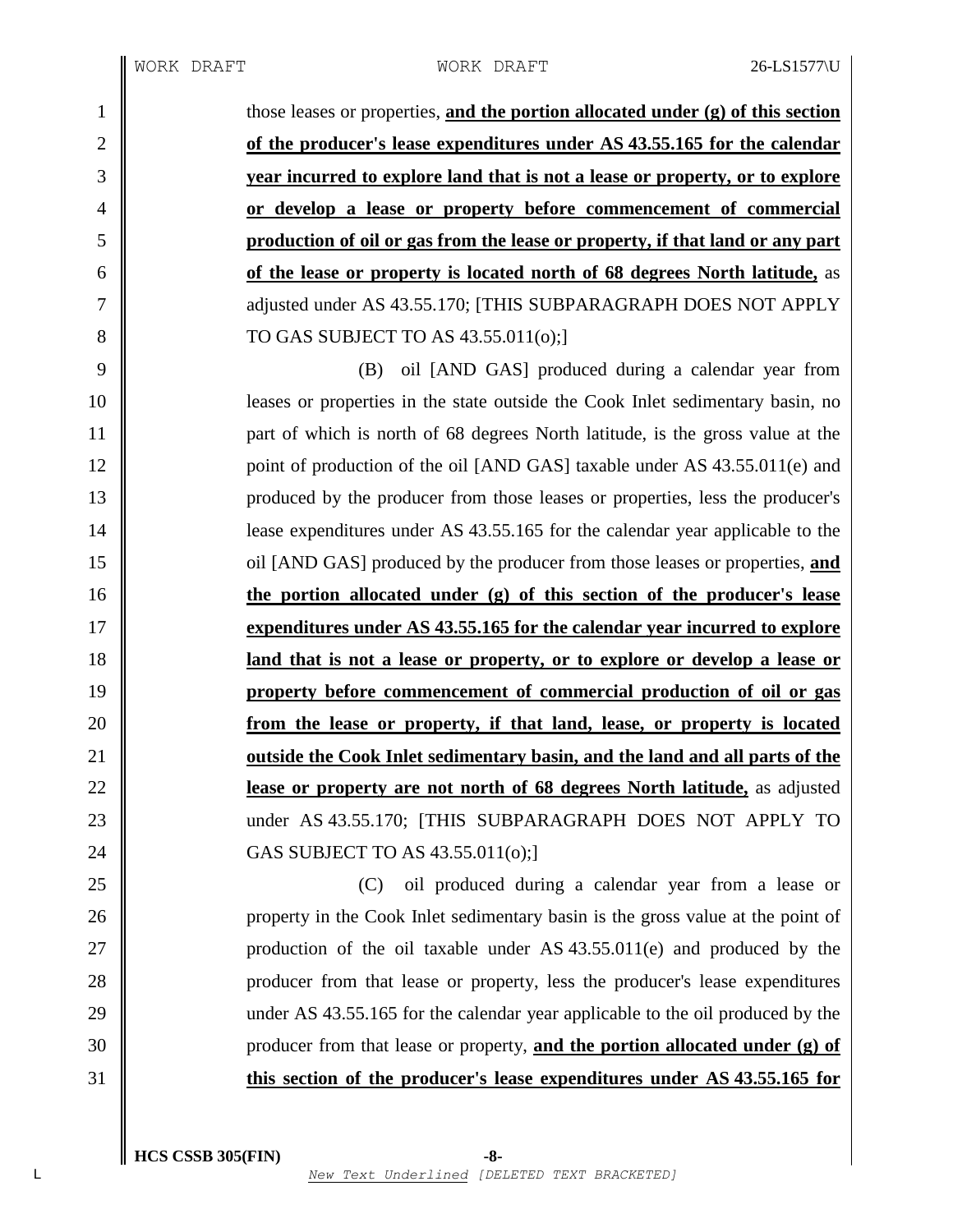**the calendar year incurred to explore land that is not a lease or property, or to explore or develop a lease or property before commencement of commercial production of oil or gas from the lease or property, if that land or lease or property is located in the Cook Inlet sedimentary basin,** as 5 diusted under AS 43.55.170; (D) gas produced during a calendar year from a lease or property in the Cook Inlet sedimentary basin is the gross value at the point of

8 production of the gas taxable under AS 43.55.011(e) and produced by the producer from that lease or property, less the producer's lease expenditures 10 under AS 43.55.165 for the calendar year applicable to the gas produced by the producer from that lease or property, **and the portion allocated under (g) of this section of the producer's lease expenditures under AS 43.55.165 for the calendar year incurred to explore land that is not a lease or property, or to explore or develop a lease or property before commencement of commercial production of oil or gas from the lease or property, if that land or lease or property is located in the Cook Inlet sedimentary basin,** as 17 adjusted under AS 43.55.170;

 (E) gas produced during a calendar year from a lease or property outside the Cook Inlet sedimentary basin and used in the state is the gross value at the point of production of that gas taxable under 21 AS 43.55.011(e) and produced by the producer from that lease or property, less  $\parallel$  the producer's lease expenditures under AS 43.55.165 for the calendar year 23 applicable to that gas produced by the producer from that lease or property, **and the portion allocated under (g) of this section of the producer's lease expenditures under AS 43.55.165 for the calendar year incurred to explore land that is not a lease or property, or to explore or develop a lease or property before commencement of commercial production of oil or gas from the lease or property, if that land or lease or property is located outside the Cook Inlet sedimentary basin,** as adjusted under AS 43.55.170;

 **(F) gas produced during a calendar year from leases or properties in the state that include land north of 68 degrees North latitude**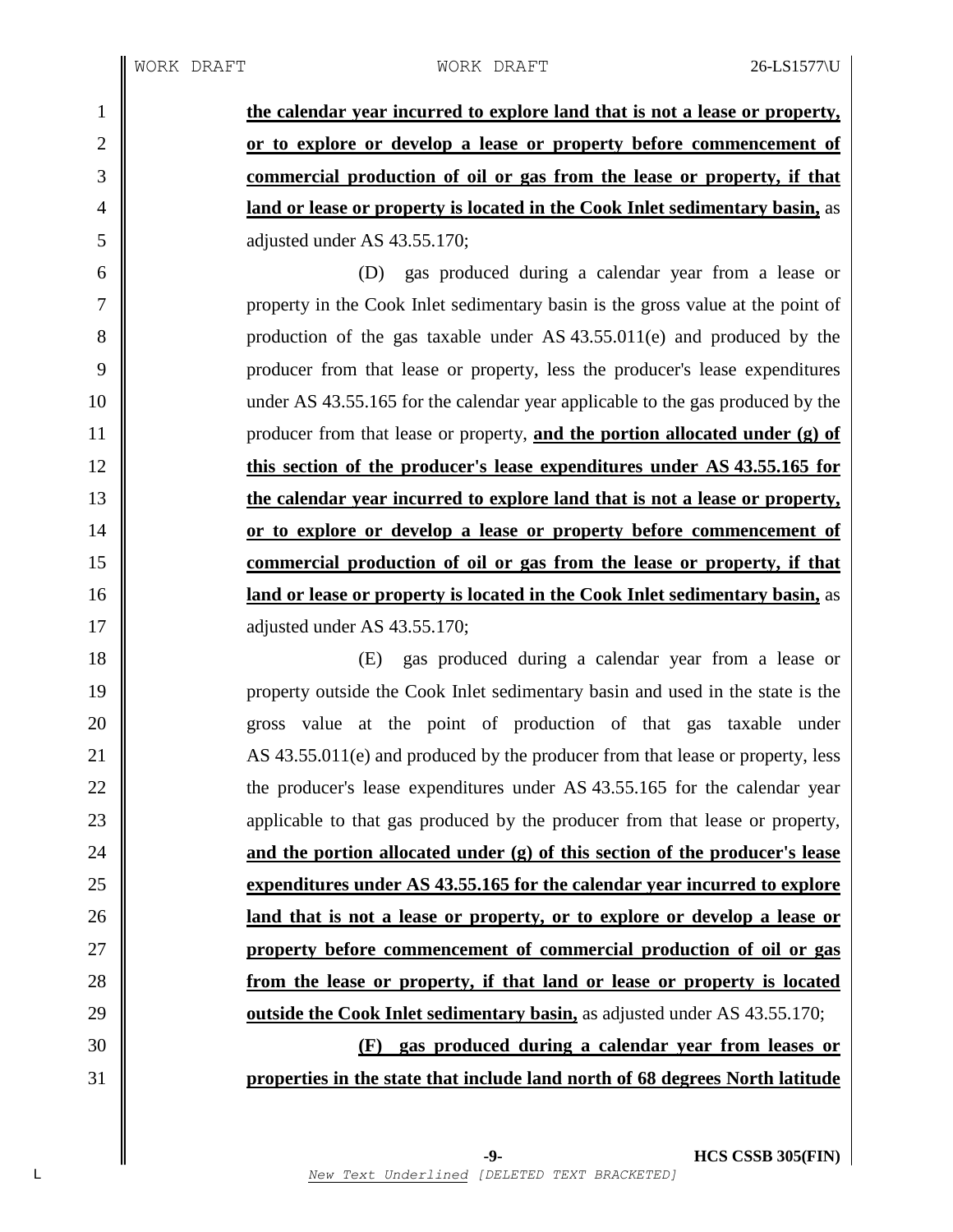$\parallel$ 

| $\mathbf{1}$   | is the gross value at the point of production of the gas taxable under             |
|----------------|------------------------------------------------------------------------------------|
| $\mathbf{2}$   | AS 43.55.011(e) and produced by the producer from those leases or                  |
| 3              | properties, less the producer's lease expenditures under AS 43.55.165 for          |
| $\overline{4}$ | the calendar year applicable to the gas produced by the producer from              |
| 5              | those leases or properties, and the portion allocated under (g) of this            |
| 6              | section of the producer's lease expenditures under AS 43.55.165 for the            |
| 7              | calendar year incurred to explore land that is not a lease or property, or         |
| 8              | to explore or develop a lease or property before commencement of                   |
| 9              | <u>commercial production of oil or gas from the lease or property, if that</u>     |
| 10             | <u>land or any part of the lease or property is located north of 68 degrees</u>    |
| 11             | <u>North latitude, as adjusted under AS 43.55.170; this subparagraph does</u>      |
| 12             | not apply to gas subject to AS $43.55.011(0)$ ;                                    |
| 13             | gas produced during a calendar year from leases or<br>(G)                          |
| 14             | properties in the state outside the Cook Inlet sedimentary basin, no part of       |
| 15             | which is north of 68 degrees North latitude, is the gross value at the point       |
| 16             | of production of the gas taxable under AS 43.55.011(e) and produced by             |
| 17             | the producer from those leases or properties, less the producer's lease            |
| 18             | expenditures under AS 43.55.165 for the calendar year applicable to the            |
| 19             | gas produced by the producer from those leases or properties, and the              |
| 20             | portion allocated under (g) of this section of the producer's lease                |
| 21             | expenditures under AS 43.55.165 for the calendar year incurred to explore          |
| 22             | land that is not a lease or property, or to explore or develop a lease or          |
| 23             | property before commencement of commercial production of oil or gas                |
| 24             | from the lease or property, if that land or lease or property is located           |
| 25             | <u>outside the Cook Inlet sedimentary basin, and the land and all parts of the</u> |
| 26             | lease or property are not north of 68 degrees North latitude, as adjusted          |
| 27             | under AS 43.55.170; this subparagraph does not apply to gas subject to             |
| 28             | <u>AS 43.55.011(0);</u>                                                            |
| 29             | (2) AS $43.55.011(g)$ and (p), the monthly production tax value of the             |
| 30             | taxable                                                                            |
| 31             | (A) oil [AND GAS] produced during a month from leases or                           |
|                |                                                                                    |
|                |                                                                                    |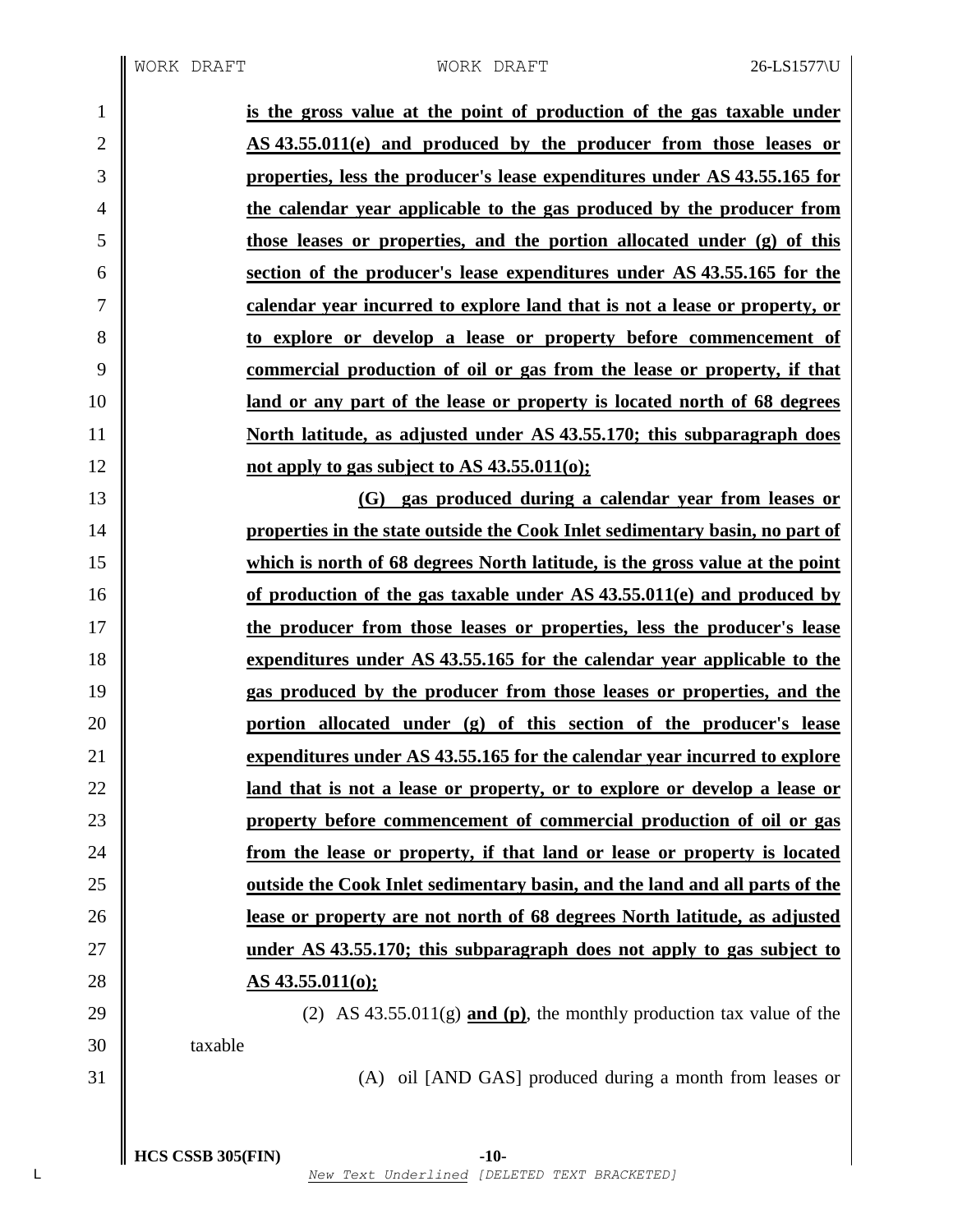properties in the state that include land north of 68 degrees North latitude is the 2 gross value at the point of production of the oil [AND GAS] taxable under AS 43.55.011(e) and produced by the producer from those leases or properties, less 1/12 of the producer's lease expenditures under AS 43.55.165 for the calendar year applicable to the oil [AND GAS] produced by the producer from those leases or properties, **and 1/12 of the portion allocated under (g) of this section of the producer's lease expenditures under AS 43.55.165 for the calendar year incurred to explore land that is not a lease or property, or to explore or develop a lease or property before commencement of commercial production of oil or gas from the lease or property, if that land or any part of the lease or property is located north of 68 degrees North latitude,** as adjusted under AS 43.55.170; [THIS SUBPARAGRAPH 13 || DOES NOT APPLY TO GAS SUBJECT TO AS 43.55.011(o); 14 || (B) oil [AND GAS] produced during a month from leases or properties in the state outside the Cook Inlet sedimentary basin, no part of

16 which is north of 68 degrees North latitude, is the gross value at the point of **production of the oil [AND GAS] taxable under AS 43.55.011(e) and produced**  by the producer from those leases or properties, less 1/12 of the producer's lease expenditures under AS 43.55.165 for the calendar year applicable to the **oil** [AND GAS] produced by the producer from those leases or properties, **and 1/12 of the portion allocated under (g) of this section of the producer's lease expenditures under AS 43.55.165 for the calendar year incurred to explore land that is not a lease or property, or to explore or develop a lease or property before commencement of commercial production of oil or gas from the lease or property, if that land, lease, or property is located outside the Cook Inlet sedimentary basin, and the land and all parts of the lease or property are not north of 68 degrees North latitude,** as adjusted 28 under AS 43.55.170; [THIS SUBPARAGRAPH DOES NOT APPLY TO 29 | GAS SUBJECT TO AS 43.55.011(0);

 (C) oil produced during a month from a lease or property in the Cook Inlet sedimentary basin is the gross value at the point of production of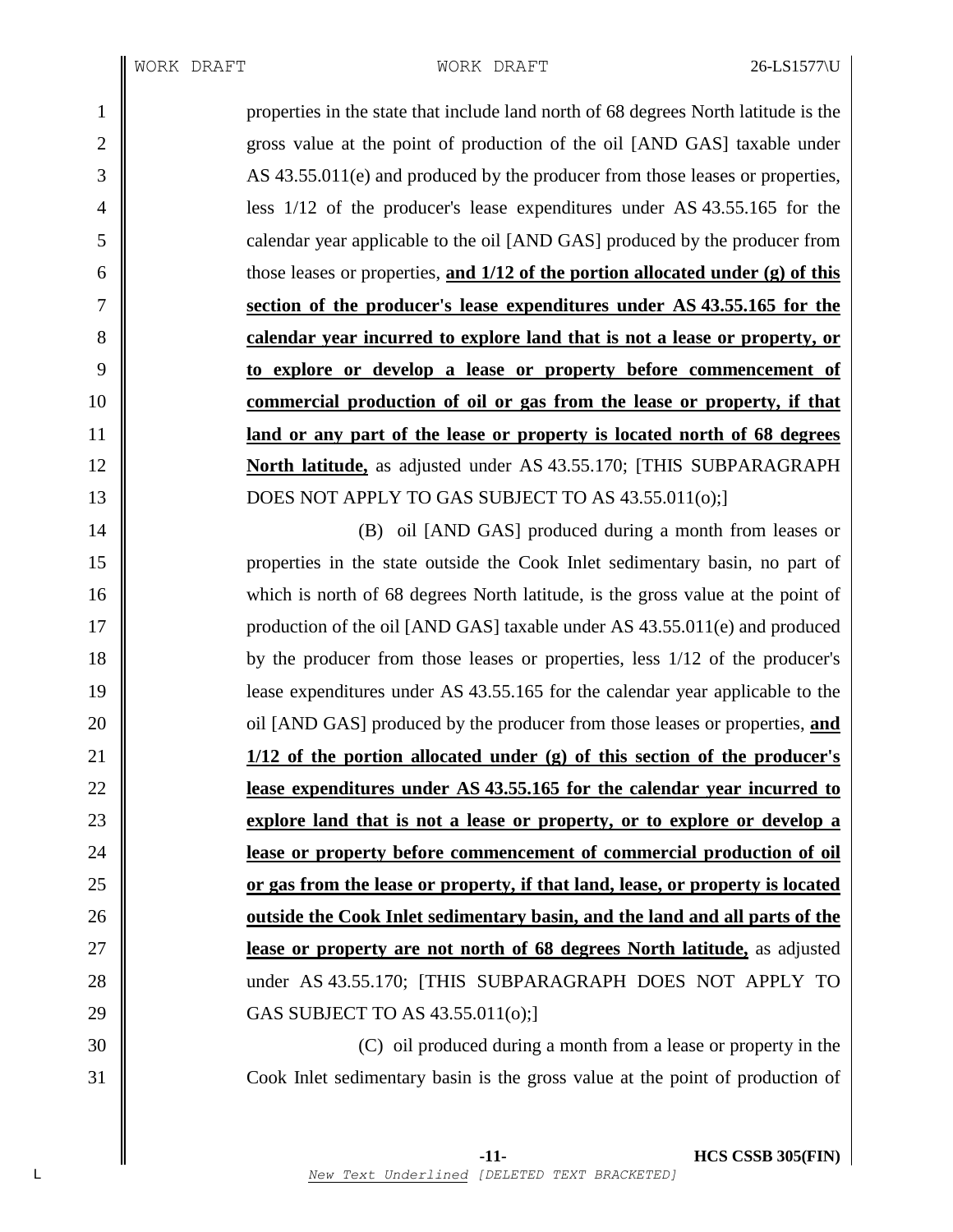1 the oil taxable under AS 43.55.011(e) and produced by the producer from that **lease** or property, less  $1/12$  of the producer's lease expenditures under AS 43.55.165 for the calendar year applicable to the oil produced by the producer from that lease or property, **and 1/12 of the portion allocated under (g) of this section of the producer's lease expenditures under AS 43.55.165 for the calendar year incurred to explore land that is not a lease or property, or to explore or develop a lease or property before commencement of commercial production of oil or gas from the lease or property, if that land, lease, or property is located in the Cook Inlet sedimentary basin,** as adjusted under AS 43.55.170;

 (D) gas produced during a month from a lease or property in 12 the Cook Inlet sedimentary basin is the gross value at the point of production 13 of the gas taxable under AS 43.55.011(e) and produced by the producer from  $\parallel$  that lease or property, less 1/12 of the producer's lease expenditures under AS 43.55.165 for the calendar year applicable to the gas produced by the producer from that lease or property, **and 1/12 of the portion allocated under (g) of this section of the producer's lease expenditures under AS 43.55.165 for the calendar year incurred to explore land that is not a lease or property, or to explore or develop a lease or property before commencement of commercial production of oil or gas from the lease or property, if that land, lease, or property is located in the Cook Inlet sedimentary basin,** as adjusted under AS 43.55.170;

 (E) gas produced during a month from a lease or property **in the state** outside the Cook Inlet sedimentary basin and used in the state is the gross value at the point of production of that gas taxable under 26 AS 43.55.011(e) and produced by the producer from that lease or property, less 27 || 1/12 of the producer's lease expenditures under AS 43.55.165 for the calendar 28 year applicable to that gas produced by the producer from that lease or property, **and 1/12 of the portion allocated under (g) of this section of the producer's lease expenditures under AS 43.55.165 for the calendar year incurred to explore land that is not a lease or property, or to explore or**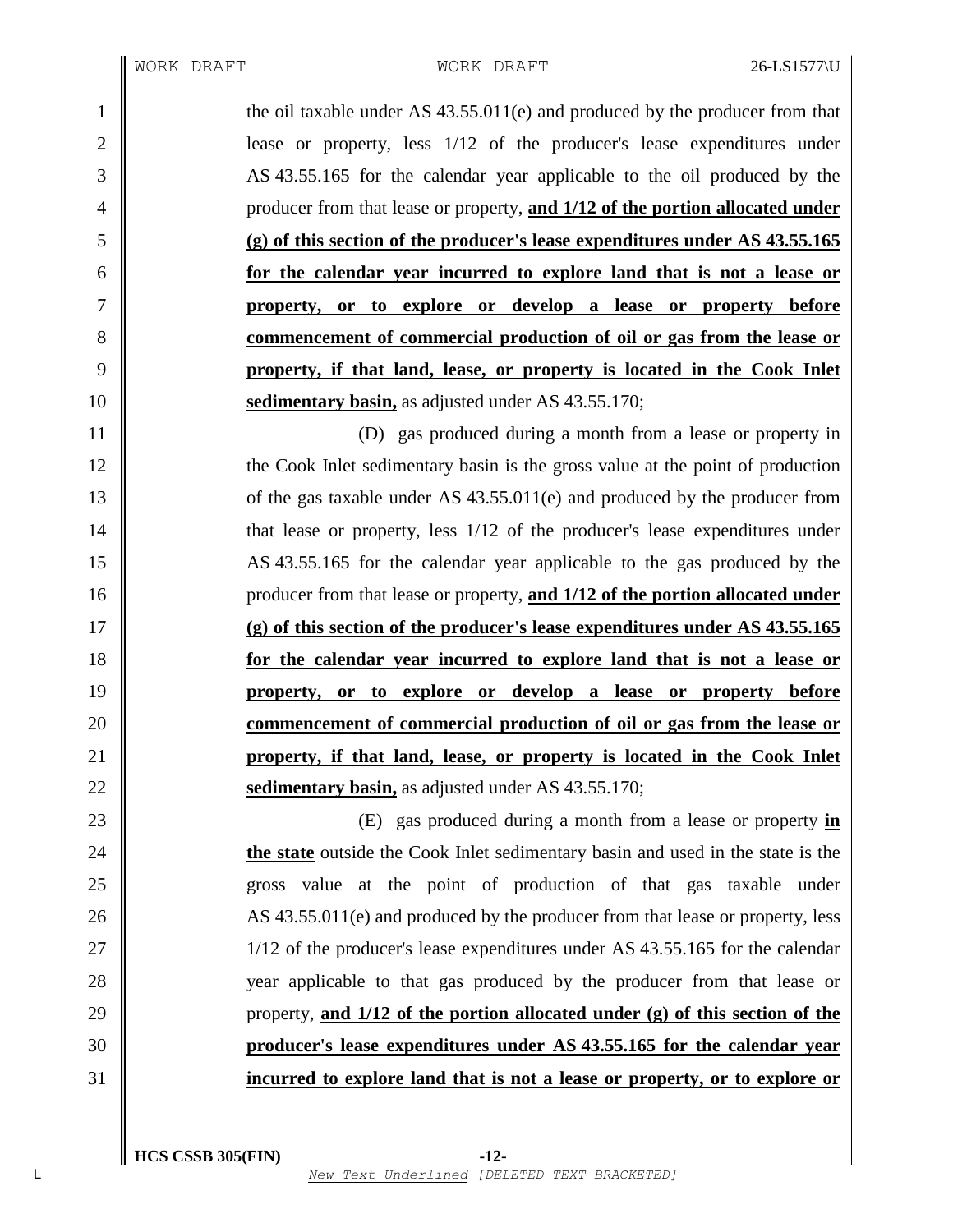**develop a lease or property before commencement of commercial production of oil or gas from the lease or property, if that land, lease, or property is located outside of the Cook Inlet sedimentary basin,** as adjusted under AS 43.55.170**; (F) gas produced during a month from leases or properties in the state that include land north of 68 degrees North latitude is the gross value at the point of production of the gas taxable under AS 43.55.011(e) and produced by the producer from those leases or properties, less 1/12 of the producer's lease expenditures under AS 43.55.165 for the calendar year applicable to the gas produced by the producer from those leases or properties, and 1/12 of the portion allocated under (g) of this section of the producer's lease expenditures under AS 43.55.165 for the calendar year incurred to explore land that is not a lease or property, or to explore or develop a lease or property before commencement of commercial production of oil or gas from the lease or property, if that land or any part of the lease or property is located north of 68 degrees North latitude, as adjusted under AS 43.55.170; this subparagraph does not apply to gas subject to AS 43.55.011(o); (G) gas produced during a month from leases or properties in the state outside the Cook Inlet sedimentary basin, no part of which is north of 68 degrees North latitude, is the gross value at the point of production of the gas taxable under AS 43.55.011(e) and produced by the producer from those leases or properties, less 1/12 of the producer's lease expenditures under AS 43.55.165 for the calendar year applicable to the gas produced by the producer from those leases or properties, and 1/12 of the portion allocated under (g) of this section of the producer's lease expenditures under AS 43.55.165 for the calendar year incurred to explore land that is not a lease or property, or to explore or develop a lease or property before commencement of commercial production of oil or gas from the lease or property, if that land or lease or property is located outside the Cook Inlet sedimentary basin, and the land and all parts of the**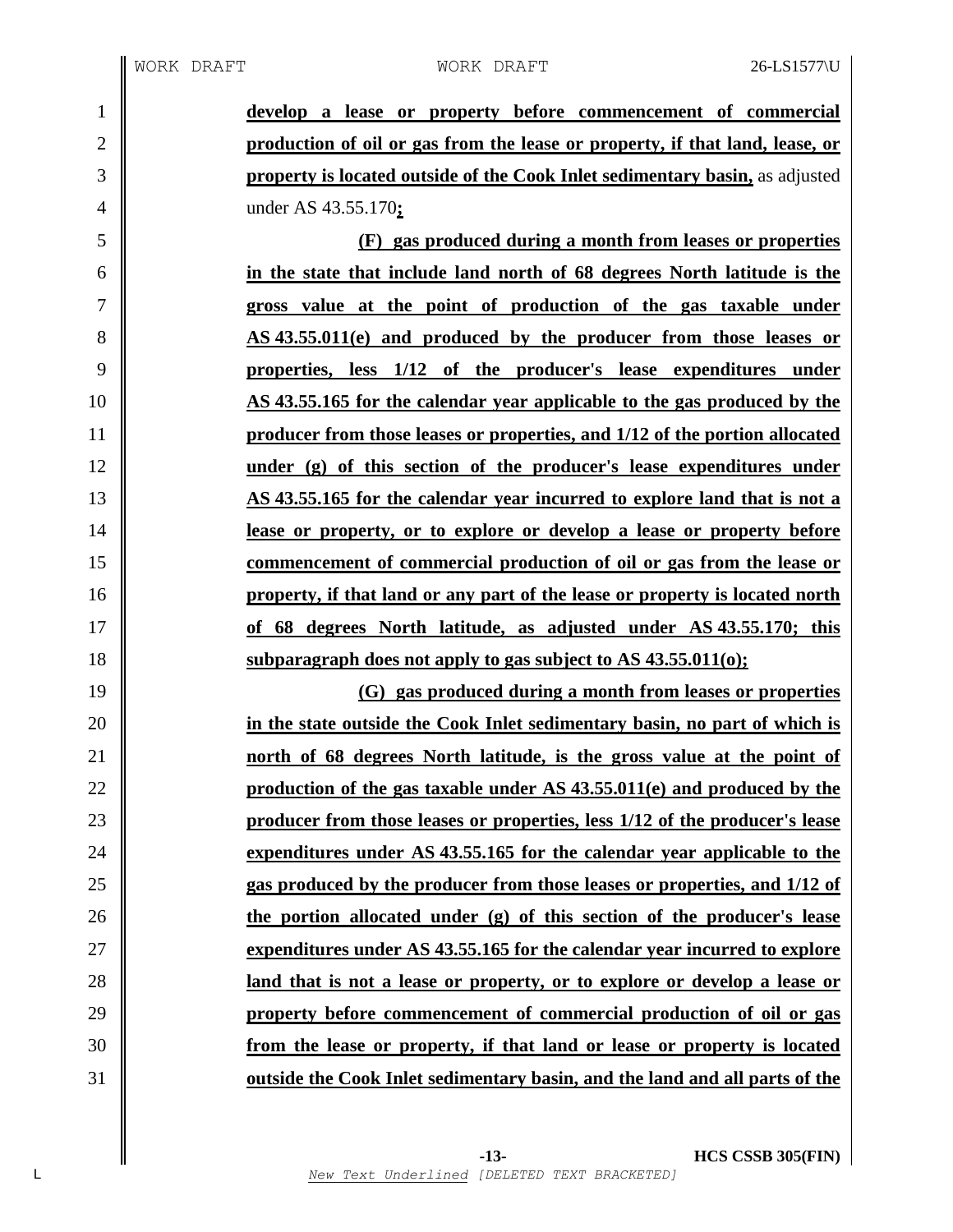| $\mathbf{1}$   | lease or property are not north of 68 degrees North latitude, as adjusted                 |
|----------------|-------------------------------------------------------------------------------------------|
| 2              | under AS 43.55.170; this subparagraph does not apply to gas subject to                    |
| 3              | <u>AS 43.55.011(0).</u>                                                                   |
| $\overline{4}$ | * Sec. 8. AS 43.55.160 is amended by adding new subsections to read:                      |
| 5              | (f) For purposes of (a) of this section, a lease expenditure is applicable to oil         |
| 6              | or gas produced from a lease or property, or to oil or gas produced from leases or        |
| 7              | properties in an area of the state, if the lease expenditure is                           |
| 8              | (1) a cost to explore, develop, or produce oil or gas from that lease or                  |
| 9              | property, or to explore, develop, or produce oil or gas from one of those leases or       |
| 10             | properties in that area of the state, respectively; and                                   |
| 11             | (2) incurred on or after the commencement of commercial production                        |
| 12             | of oil or gas from the lease or property.                                                 |
| 13             | (g) For purposes of (a) of this section, a lease expenditure incurred during a            |
| 14             | calendar year to explore land that is not a lease or property, or to explore or develop a |
| 15             | lease or property before commencement of commercial production of oil or gas from         |
| 16             | the lease or property, shall be allocated as provided in a regulation adopted by the      |
| 17             | department under AS $43.55.165(h)$ to and among oil, gas subject to AS $43.55.011(o)$ ,   |
| 18             | and gas not subject to AS 43.55.011(o) produced by the producer during that calendar      |
| 19             | year from leases or properties in the same area of the state as the land being explored   |
| 20             | or the lease or property being explored or developed, respectively.                       |
| 21             | (h) For purposes of $(f)$ and $(g)$ of this section, an area of the state is one of the   |
| 22             | following:                                                                                |
| 23             | (1) land north of 68 degrees North latitude;                                              |
| 24             | land outside the Cook Inlet sedimentary basin not including any<br>(2)                    |
| 25             | land north of 68 degrees North latitude; or                                               |
| 26             | (3) the Cook Inlet sedimentary basin.                                                     |
| 27             | * Sec. 9. AS 43.55.165(h) is amended to read:                                             |
| 28             | The department shall adopt regulations that provide for reasonable<br>(h)                 |
| 29             | methods of allocating costs between oil and gas, between gas subject to                   |
| 30             | AS 43.55.011(o) and other gas, and between leases or properties in those                  |
| 31             | circumstances where an allocation of costs is required to determine lease expenditures    |
|                |                                                                                           |

**HCS CSSB 305(FIN) -14-** L *New Text Underlined [DELETED TEXT BRACKETED]*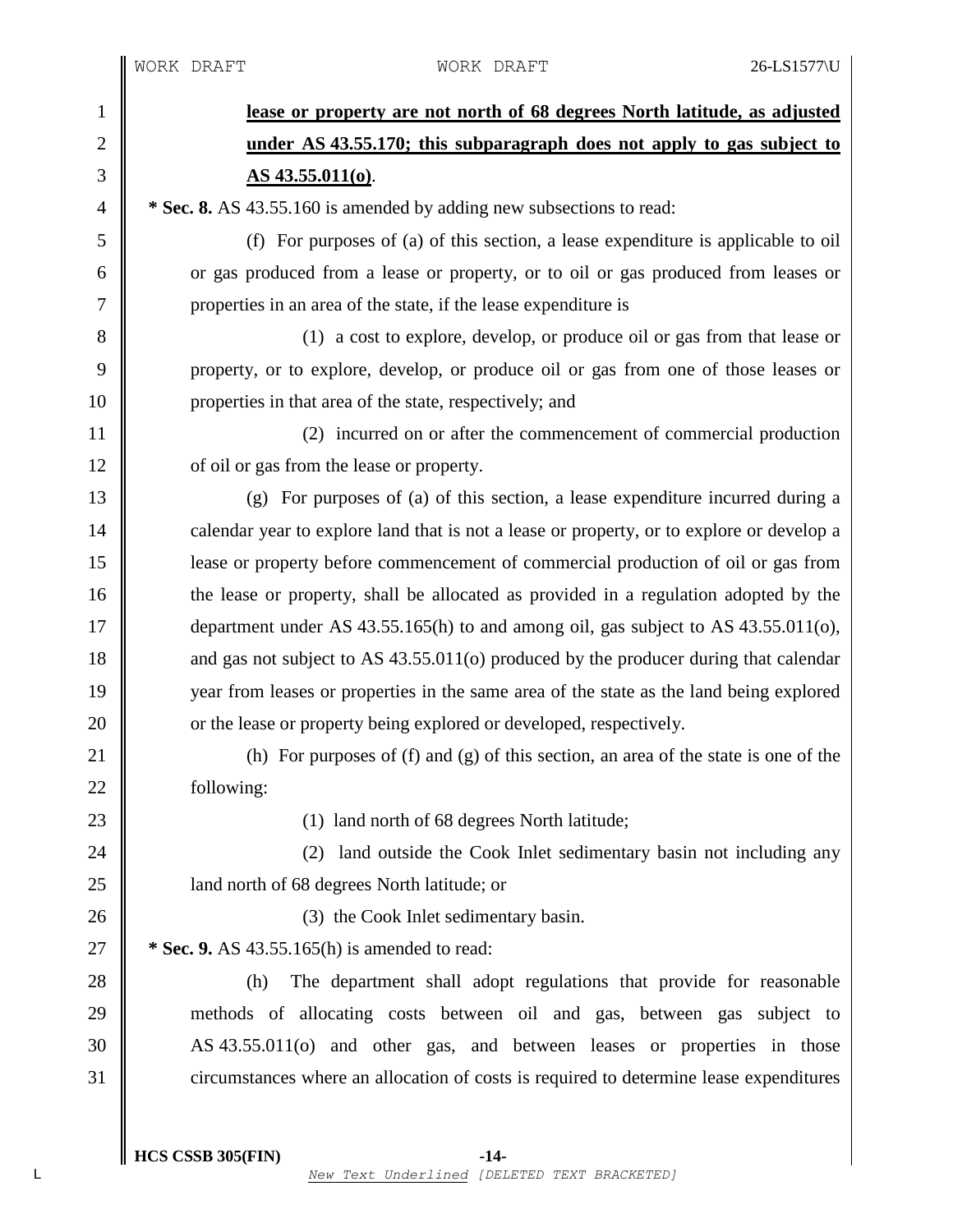that are costs of exploring for, developing, or producing oil deposits or costs of 2 exploring for, developing, or producing gas deposits, or that are costs of exploring for, developing, or producing oil or gas deposits located within different leases or properties. **When adopting a regulation for determining a reasonable method of allocating lease expenditures between the production of oil and the production of gas, the department shall, to the extent possible, provide for the allocation of lease expenditures in proportion to the gross value at the point of production for oil produced and gas produced.**

9 **\* Sec. 10.** AS 43.55.170 is amended by adding a new subsection to read:

 (d) The department shall adopt regulations that provide for reasonable methods of allocating the adjustments to a producer's lease expenditures in (a) of this 12 Section and the payments and credits described in (b) of this section between oil and gas, between gas subject to AS 43.55.011(o) and other gas, and between leases or properties in those circumstances where an allocation of costs is required to determine lease expenditures that are costs of exploring for, developing, or producing oil deposits, or costs of exploring for, developing, or producing gas deposits, or that are costs of exploring for, developing, or producing oil or gas deposits located within different leases or properties. When determining a reasonable method of allocating the 19 adjustments to a producer's lease expenditures between the production of oil and the production of gas, the department shall consider allocating the adjustments in 21 | proportion to the lease expenditures allocated to the production of oil and the 22 || production of gas under regulations adopted by the department under 23 AS  $43.55.165(h)$ .

24 **\* Sec. 11.** The uncodified law of the State of Alaska is amended by adding a new section to 25  $\parallel$  read:

26 TRANSITION: INSTALLMENT PAYMENTS OF TAX. A producer required to 27 || make an installment payment of tax under AS  $43.55.020(a)(1)$  after December 31, 2009, and 28 before the effective date of this Act, and that underpaid the amount due for the installment 29 payment because of the retroactive application of secs.  $2 - 4$ , 7, and 8 of this Act, shall submit  $30$  the amount of any underpayment on the date the first installment payment is due under 31 AS 43.55.020(a)(1) after the effective date of this Act. Interest on the amount of an